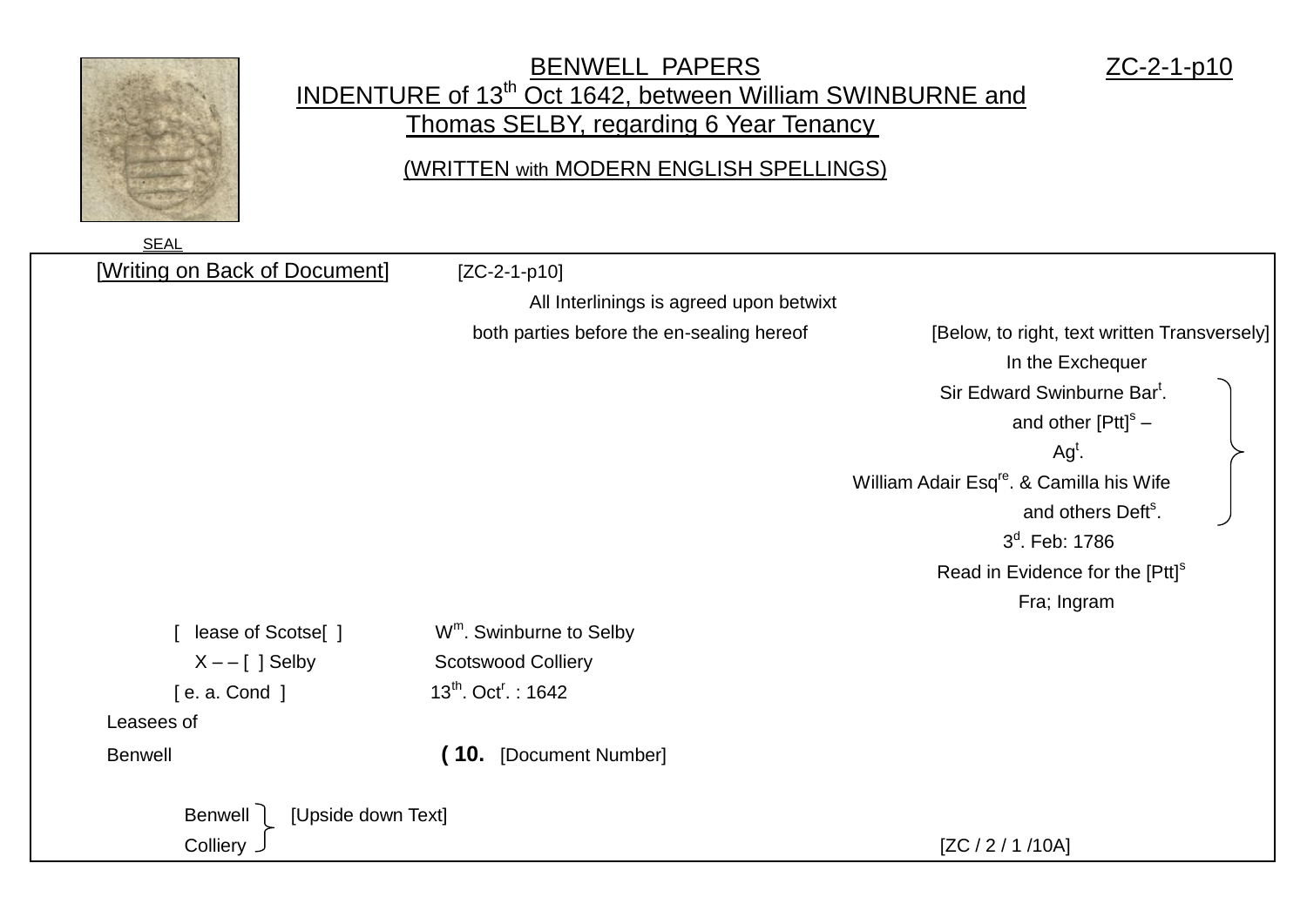| [Line<br>$N^{\circ}$ .] | [DOCUMENT]                                                                                                                                                           |
|-------------------------|----------------------------------------------------------------------------------------------------------------------------------------------------------------------|
| $\mathbf 1$             | This Indenture made the Thirteenth day of October, in the Eighteenth year of the Reign of our Sovereign Lord Charles by the grace of -                               |
| 2                       | God King of England Scotland France and Ireland defender of the faith &c: Between William Swinburne of Capheaton in the County of                                    |
| 3                       | Northumberland $-73$ Esquire on the one part, and Thomas Selby of Winlaton in the County of Durham Gent on the other part, Witness's that                            |
| $\overline{4}$          | the said William Swinburne for $/4$ and in Consideration of the yearly rent hereafter referred, has demised granted and to farm let and by these                     |
| 5                       | parts doth demise grant and to farm let unto $-75$ the said Thomas Selby his Executors Administrator and assigns, The full Moiety and $\sim$ or>                     |
| 6                       | one half of all the Coal-mines Coal-pit and Coals, which Can shall or may be had $-7^6$ sought won wrought obtained procured gained and                              |
| $\overline{7}$          | gotten by any means or procurement forth out and under all those the said William Swinburne his lands and ground / <sup>7</sup> lying and being in                   |
| 8                       | Scotswood in the Lordship of Benwell in the said County of Northumberland, Together with free liberty to dig sink rid win work and $-\frac{8}{9}$ make               |
|                         | pit and pits trench and trenches grove and groves and to Drive Drift and Drifts water-gate and water-gates, and to do and Perform whatsoever                         |
| 9                       | else that shall be / <sup>9</sup> needful necessary fitting and Convenient to be made done and wrought (as well) for the winning obtaining and getting of            |
| 10                      | Coals (as also) for the avoiding and Conveying / <sup>10</sup> of water and styth, Together with sufficient and Convenient way-leave ground-room heap-               |
| 11                      | room and Staith-rooms as well for the laying and placing of all such Coals $-7^{11}$ stones sand gravel and other rubbish which shall proceed and                    |
| 12                      | Come forth and out of the said Coal-mines and Coal-pit, as also for the leading Carrying and Conveying / <sup>12</sup> of the same over along and                    |
| 13                      | through the said Land and ground of Scotswood the nearest and most Convenient way or ways toward the River of Tyne, $-$ / <sup>13</sup> Together with                |
|                         | free leave and liberty to and for the said Thomas Selby his Executors and assigns, to erect and build Staith or staiths at Scotswood aforesaid                       |
| 14                      | $/$ <sup>14</sup> or elsewhere belonging the said William Swinburne, near adjoining to the River of Tyne, for the laying and placing of Coals upon the same,         |
| 15                      | Together / <sup>15</sup> with free liberty to erect build make place and sett up hovel shed mines stables Lodges and Engines as well for the setting laying          |
| 16                      | and placing of the $-7^{16}$ workmen as workhorses which shall be used and employed in and about the said Coal-mines and Coal-works. To                              |
| 17                      | have and to hold All the said $-$ / $17$ Moiety and $\sim$ or> one half of the said Coal-mines Coal-pit and Coals with the appurtenance and all and                  |
| 18                      | singular other the premisses above by these parties demised and / 18 granted or mentioned or intended to be demised or granted and any part                          |
| 19                      | and parcel thereof, unto the said Thomas Selby his Executors $-$ / $^{19}$ Administrator and assigns, From the making and sealing hereof, unto                       |
| 21,20                   | the full end and term of Six years, From hence next ensuing and fully / $^{21}$ to be Complete and ended. $\sim$ / $^{20}$ If the said William Swinburne do          |
| 21,22                   | so [long live] > / <sup>21</sup> Yielding and Paying therefore yearly and every year during the said term, unto the said William Swinburne / <sup>22</sup> his heirs |
| 23                      | Executors or assigns, At or within the now dwelling house of John Osborne Gent situate and being in Benwell aforesaid, the sum of $\sqrt{23}$ Ten                    |
|                         | pounds of Lawful money of England, At two Days or times in the year (that is to say) At the feast of Philip and Jacob Commonly Called –                              |

T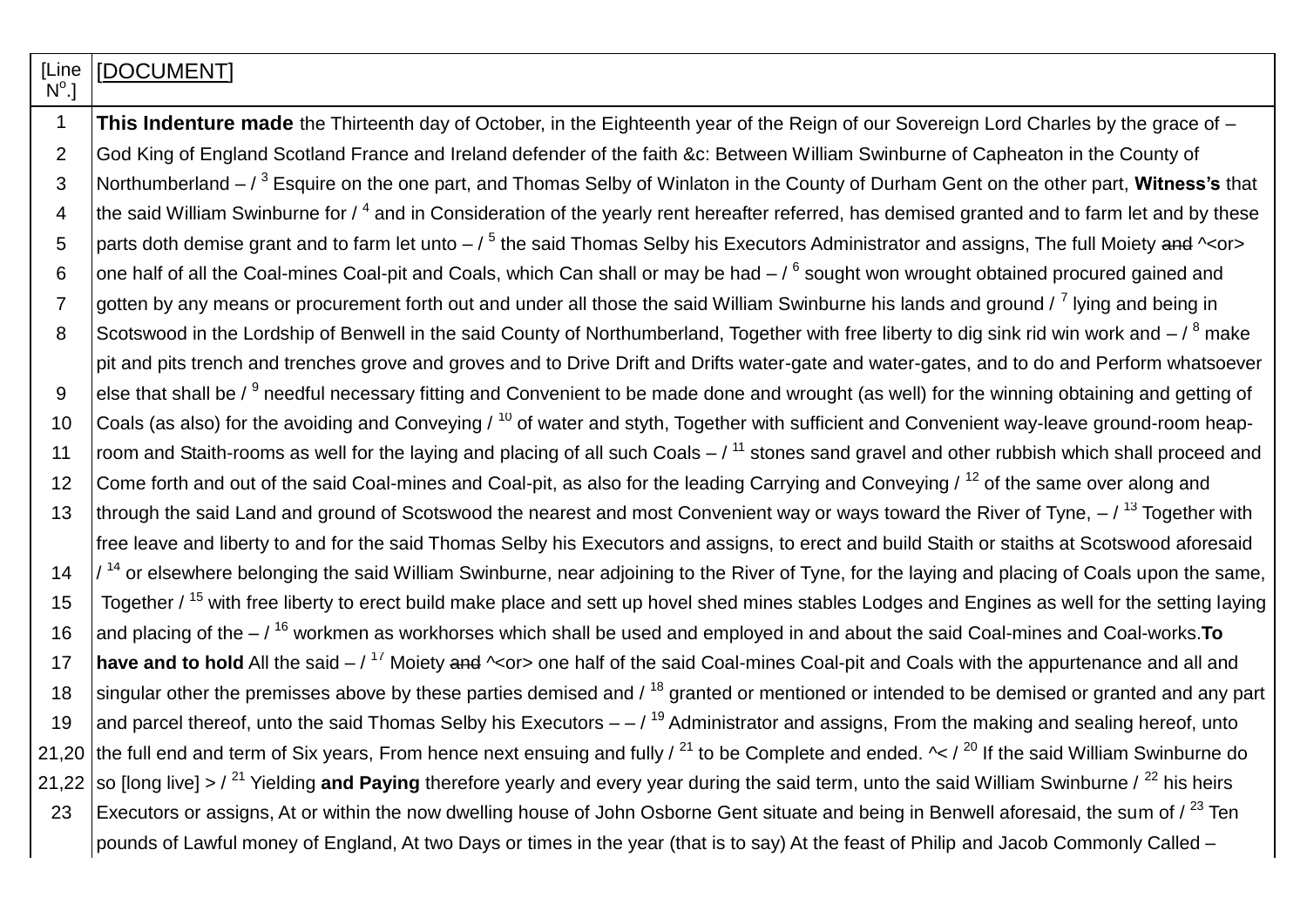$24$   $\frac{1}{24}$  May Day, and upon the Thirteenth day of October by even and equal portions, the first payment thereof to begin at May Day now next 25 Coming. / <sup>25</sup> And the said William Swinburne for himself his heirs Executor and Administrator, doth Covenant promises and grant by these 26 present, – / <sup>26</sup> **T**o and with the said **T**homas Selby his Executor and Administrator and assigns, **T**hat he the said Thomas Selby his Executor 27 and Administrator  $\ell^{27}$  and assigns, paving the said yearly rent above-mentioned in manner and form aforesaid, shall and may from henceforth 28  $\vert$ For and during all – / <sup>28</sup> the said term of Six years hereby granted by virtue of these parties according to the tenor and true meaning hereof, 29  $\frac{1}{2}$  peaceably and  $-\frac{1}{29}$  quietly have hold occupy possess and enjoy, all the pre-demised premisses with the appurtenance above by these 30 parties demised and granted and every part  $-1^{30}$  and parcel thereof, without any let trouble denial molestation interruption or disturbance of 31 the said William Swinburne his heirs Executor  $-$  /  $31$  Administrator or assigns or any of them, or of any other person or persons by his or their 32 or any of their means assent [previtie] Consent or /<sup>32</sup> Procurement. **Promises always** and it is Nevertheless fully Condescended Concluded 33 and agreed upon by and between the said parties to  $-$  /  $^{33}$  these present for them their Executors and Administrator, That if the said Thomas 34 Selby his Executor or Administrator or any of them, be or  $-$  /  $^{34}$  shall be at the end and Expiration of the first Three years of the said term 35 hereby granted, [aminded] willing or desirous to yield up and give over  $/$ <sup>35</sup> the said demised premisses with the appurtenance, And upon 36 such his or their intent or purpose, do give notice or warning thereof, unto the said  $\beta^{36}$  William Swinburne his heirs or assigns by the space of 37 Twelve Months next before the end of the said first Three years. And then doe well  $\beta$ <sup>37</sup> and truly satisfy Content and paid or Cause to be paid 38 unto the said William Swinburne his heirs Executor or assigns, all and every such rent  $\beta^{38}$  and rent some and sum of money as shall then 39 appear to be due owing and arrear for and in respect of the said demised premisses. That then  $\beta^{39}$  this present Indenture of Lease and every 40 Covenant article and a[g]reement herein Contained shall be utterly void frustrate and of none effect,  $-7^{40}$  And then and From thenceforth the 41 Said yearly rent to surcease end [a]nd be no further Challenged Claimed or demanded. Any thing aforesaid / <sup>41</sup> or here upon to be Construed 42 to the Contrary hereof in any wise Notwithstanding. **In witness whereof** the said parties to these present / <sup>42</sup> Indentures Interchangeably have set their hand and seals the day and year First above written, Anno Domini  $/1642/$ 43 Thomas Selby

- 
- 44 Signed sealed and delivered  $\exists$  :-/
- 45 in the presence of  $H'' + H''$
- 46 [Lance]: Errington X
- 47 | Tho Saluiu
- 48 Martin Fenwicke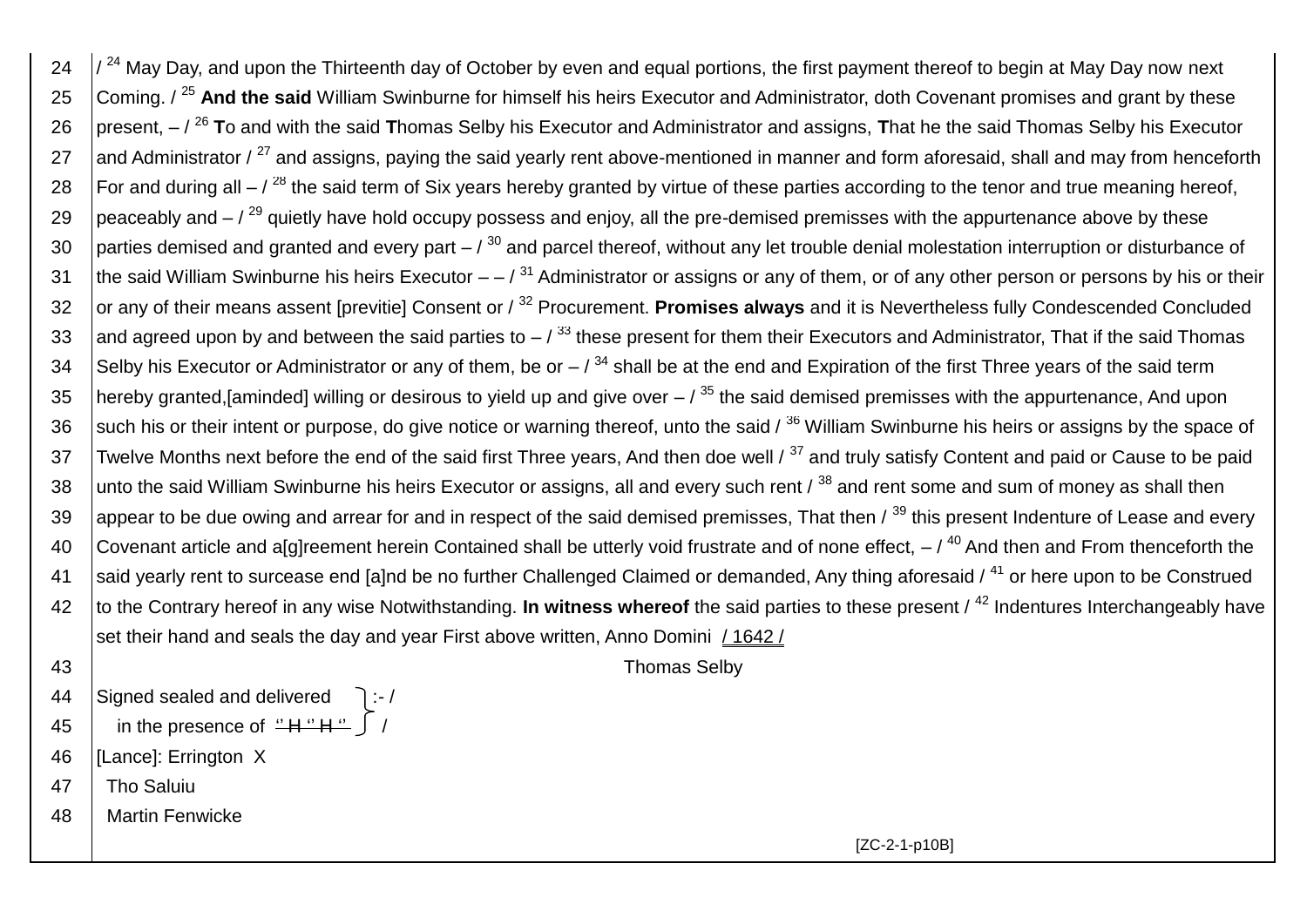## (WRITTEN with OLD ENGLISH SPELLINGS)

|                         | [Writing on Back of Document] |                                                                                                                                          |                                                      |  |  |
|-------------------------|-------------------------------|------------------------------------------------------------------------------------------------------------------------------------------|------------------------------------------------------|--|--|
|                         |                               | All Interlininges is agread vppon betwixt                                                                                                |                                                      |  |  |
|                         |                               | both partyes before the insealing hereof                                                                                                 | [Below, to right, text written Transversely]         |  |  |
|                         |                               |                                                                                                                                          | In the Exchequer                                     |  |  |
|                         |                               |                                                                                                                                          | Sir Edward Swinburne Bar <sup>t</sup> .              |  |  |
|                         |                               |                                                                                                                                          | and other $[PtI]^{s}$ –                              |  |  |
|                         |                               |                                                                                                                                          | $Agt$ .                                              |  |  |
|                         |                               |                                                                                                                                          | William Adair Esq <sup>re</sup> . & Camilla his Wife |  |  |
|                         |                               |                                                                                                                                          | and others Deft <sup>s</sup> .                       |  |  |
|                         |                               |                                                                                                                                          | $3d$ . Feb: 1786                                     |  |  |
|                         |                               |                                                                                                                                          | Read in Evidence for the [Ptt] <sup>s</sup>          |  |  |
|                         |                               |                                                                                                                                          | Fra; Ingram                                          |  |  |
|                         | ase of Scotse[]               | W <sup>m</sup> . Swinburne to Selby                                                                                                      |                                                      |  |  |
|                         | $X - - \lceil$ ] Selby        | <b>Scoteswood Colliery</b>                                                                                                               |                                                      |  |  |
|                         | [e. a. Cond]                  | $13^{th}$ . Oct <sup>r</sup> .: 1642                                                                                                     |                                                      |  |  |
|                         | Leasees of                    |                                                                                                                                          |                                                      |  |  |
|                         | <b>Benwell</b>                | (10. [Document Number]                                                                                                                   |                                                      |  |  |
|                         | Benwell<br>[Upside down Text] |                                                                                                                                          |                                                      |  |  |
|                         | Colliery J                    |                                                                                                                                          | [ZC / 2 / 1 / 10A]                                   |  |  |
| [Line<br>$N^{\circ}$ .] | [DOCUMENT]                    |                                                                                                                                          |                                                      |  |  |
| 1                       |                               | This Indenture made the Thirteenth day of October, in the Eighteenth yeare of the Raigne of our Sou'aigne Lord Charles by the grace of - |                                                      |  |  |
| $\overline{2}$          | Northumberland -              | God King of England Scotland Frannce and Ireland defender of the faieth &c: Betweene William Swinborne of Captheaton in the Countie of   |                                                      |  |  |
| 3                       |                               | Esquire on thone ptie, and Thomas Selby of Winlaton in the Countie of Durham Gent on thother ptie, Witnesseth that the said William      |                                                      |  |  |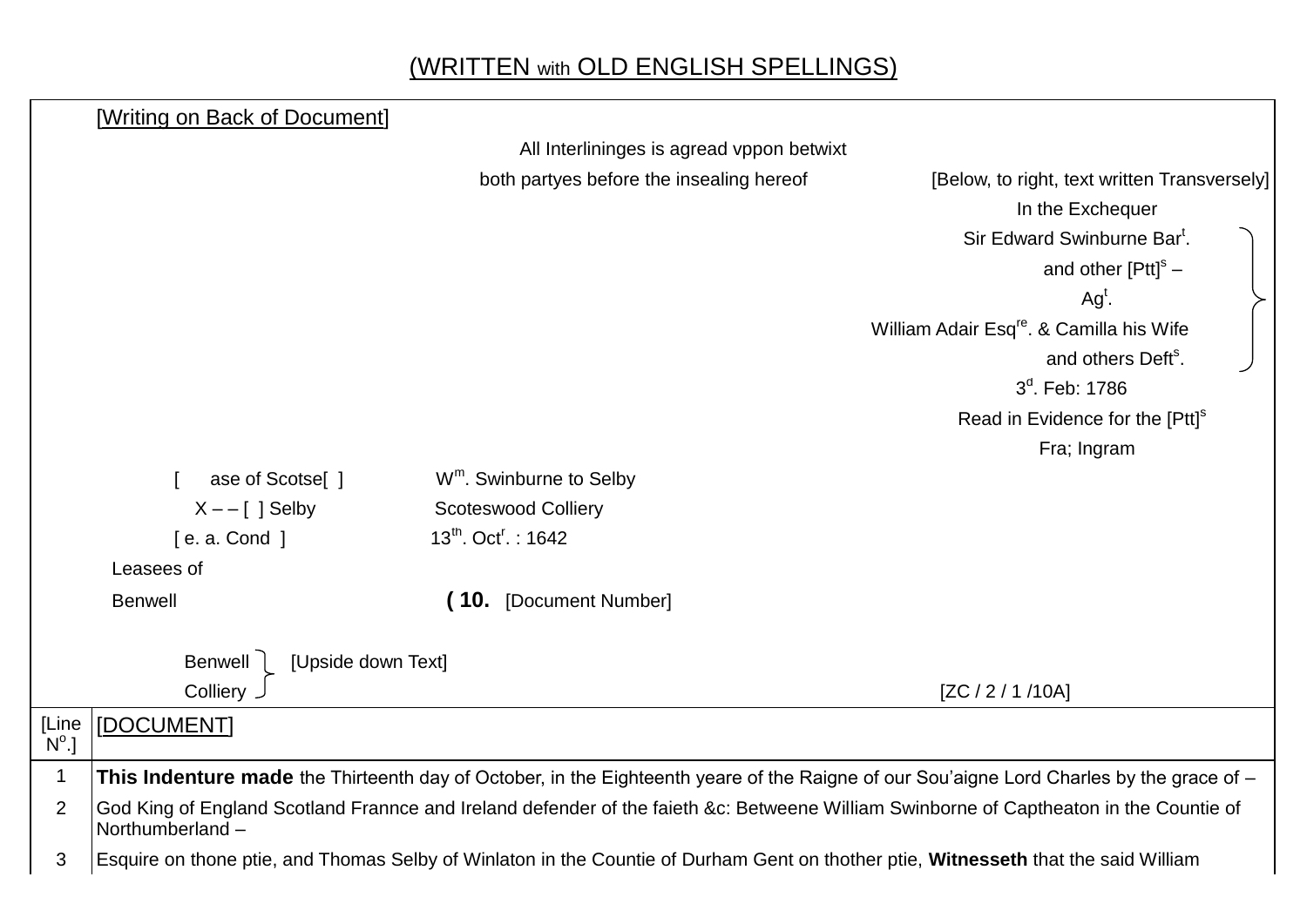Swinborne for

- 4 and in Consideracon of the yearely rent hereafter referred, hath demised graunted and to farme letten and by these pwte doth demise graunt and to farme lett vnto –
- 5 the said Thomas Selby his Executo's Adm'strato'e and assignes, The full Moyetie and  $\sim$ or> one half of all the Colemynes Colepitte and Coles, w<sup>c</sup>h Cann shall or may be had -
- 6 sought wone wrought obtayned p'cured gayned and gotten by any means or p'curement forth out and vnder all those the said Wiill'm:Swinborne his lands and grounde
- 7 | lying and being in Scoteswood in the Lordshipp of Benwell in the said Countie of Northumb'land, Togeather w<sup>t</sup>h free liberty to digg sinck rid wynne worke and –
- 8 make pitt and pitte trench and trenches grove and groves and to Drive Drift and Drifte watergaite and watergaits, and to doe and P'forme whatsoever ells that shalbe
- 9 needfull necessary fitting and Convenient to be made done and wrought (aswell) for the wyning obtayneing and getting of Coles (as also) for the avoyding and Conveying
- 10 of water and styth, Together w<sup>t</sup>h sufficient and Convenient wayleave groundroome heaperoome and Staiethroomes aswell for the laying and placeing of all s[u]ch Coles –
- 11 Stones sand gravell and other rubbish w<sup>c</sup>h shall p'ceed and Come forth and out of the said Colemynes and Colepitte, as also for the leading Carrying and Conveying
- 12 of the same over along and through the said Lande and grounde of Scoteswood the nearest and most Convenient waie or waies towarde the River of Tyne, –
- 13 | Together w<sup>t</sup>h free leave and liberty to and for the said Thomas Selby his Executo's and assignes, to erecte and buyld Staieth or staiethes att Scoteswood aforesaid
- 14 or elsewhere belonging the said Wiill'm: Swinborne, neare adioyneing to the River of Tyne, for the laying and placeing of Coles vpon the same, Together
- 15 | w<sup>t</sup>h free liberty to erect buyld make place and sett vpp hovelle sheede mynes stables Lodges and Engines aswell for the setting layeing and placeing of the –
- 16 | workemen as workehorses w<sup>c</sup>h shalbe vsed and imployed in and about the said Colemynes and Coleworkes. **To have and to hould** All the said –
- 17 | Moyetie and ^<or> one half of the said Colemynes Colepitte and Coles w<sup>t</sup>h th'appurten'nce and all and singular other the p'misses above by theise pwte demised and
- 18 graunted or menconed or intended to be demised or graunted and eu'y pte and pcell thereof, vnto the said Thomas Selby his Executo's  $-$
- 19 Administrato'e and assignes, From the making and sealing hereof, vnto the full end and tearme of Six yeares, From hence next ensuing and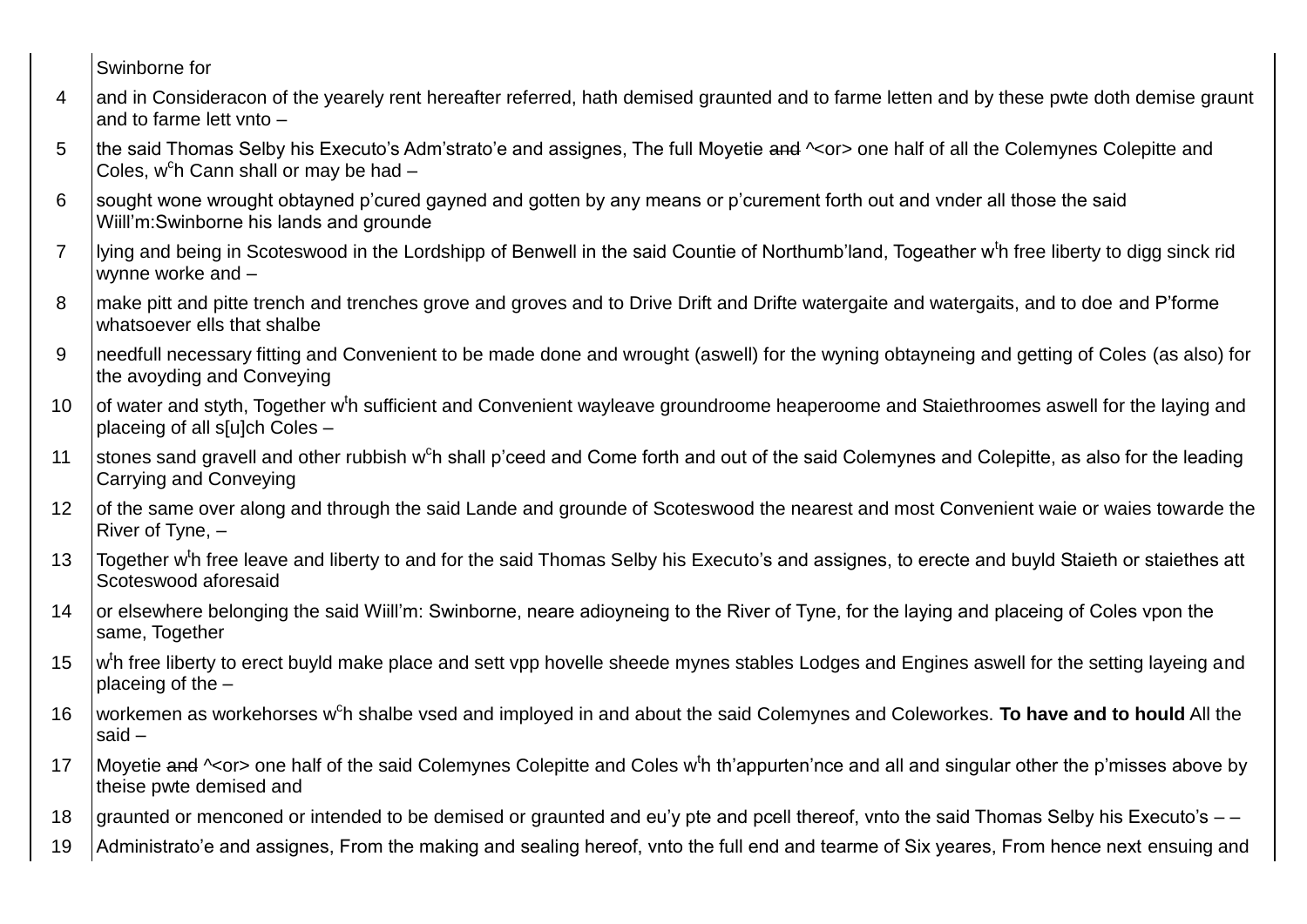|    | fully                                                                                                                                                                       |
|----|-----------------------------------------------------------------------------------------------------------------------------------------------------------------------------|
| 20 | If the said Will. Swinburne doe soe [long live]]                                                                                                                            |
| 21 | to be Compleat and ended. ^ Yeilding and Paying therefore yearely and eu'y yeare during the said tearme, vnto the said William Swinborne                                    |
| 22 | his heires Executo's or assignes, Att or w <sup>t</sup> hin the now dwelling house of John Osborne Gent scituate and being in Benwell aforesaid, the some<br>lof            |
| 23 | Tenn pounde of Lawfull money of England, Att two Daies or tymes in the yeare (that is to say) Att the feast of Phillipp and Jaceb Comonly<br>$Called -$                     |
| 24 | May Day, and vpon the Thirteenth day of October by even and equall porcons, the first payment thereof to begynne at May Day nowe next<br>Comeing. $/ -$                     |
| 25 | And the said William Swinborne for himself his heires Executo'e and Administrato'e, doth Coven'nte promisse and graunt by theise p'sente, -                                 |
| 26 | To and with the said Thomas Selby his Executo'e and Administrato'e and assignes, That he the said Thomas Selby his Executo'e and<br>Administrato'e                          |
| 27 | and assignes, paying the said yearely rent abovemenconed in manner and forme aforesaid, shall and may from henceforth For and during all                                    |
| 28 | the said tearme of Six yeares hereby graunted by vertue of theise pwte according to the tennor and true meaning hereof, peaceably and -                                     |
| 29 | quietly have hould occupie possesse and enioye, all the p'demised p'misses w <sup>t</sup> h th'appurten'nce above by theise pwte demised and graunted<br>and $ev'y$ pte $-$ |
| 30 | and p'cell thereof, w <sup>t</sup> hout any lett trouble denyall mollestacon interrupcon or disturbance of the said William Swinborne his heires Executo'e –                |
| 31 | Administrato'e or assignes or any of them, or of any other pson or psons by his or theire or any of theire meanes assent previtie Consent or                                |
| 32 | Procurement. Promises allwaies and it is Neverthelesse fully Condiscended Concluded and agreed vpon by and betweene the said pties to -                                     |
| 33 | theise p'sente for them theire Executo's and Administrato'e, That if the said Thomas Selby his Executo'e or Administrato'e or any of them, be<br>$or -$                     |
| 34 | shalbe att th'end and Expiracon of the first Three yeares of the said tearme hereby graunted, amynded willing or desirous to yeild vpp and give<br>$over -$                 |
| 35 | the said demised p'misses w <sup>t</sup> h th'appurten'nce, And vpon such his or theire intent or purpose, doe give notice or warning thereof, vnto the said                |
| 36 | William Swinborne his heires or assignes by the space of Twelve Monthes next before thend of the said first Three yeares, And then doe well                                 |
| 37 | and truley satisfie Content and paid or Cause to be paid vnto the said Will'm: Swinborne his heires Executo'e or assignes, all and ev'y such<br>rent                        |
| 38 | and rente some and somes of money as shall then appeare to be due owing and arreare for and in respect of the said demised p'misses, That                                   |